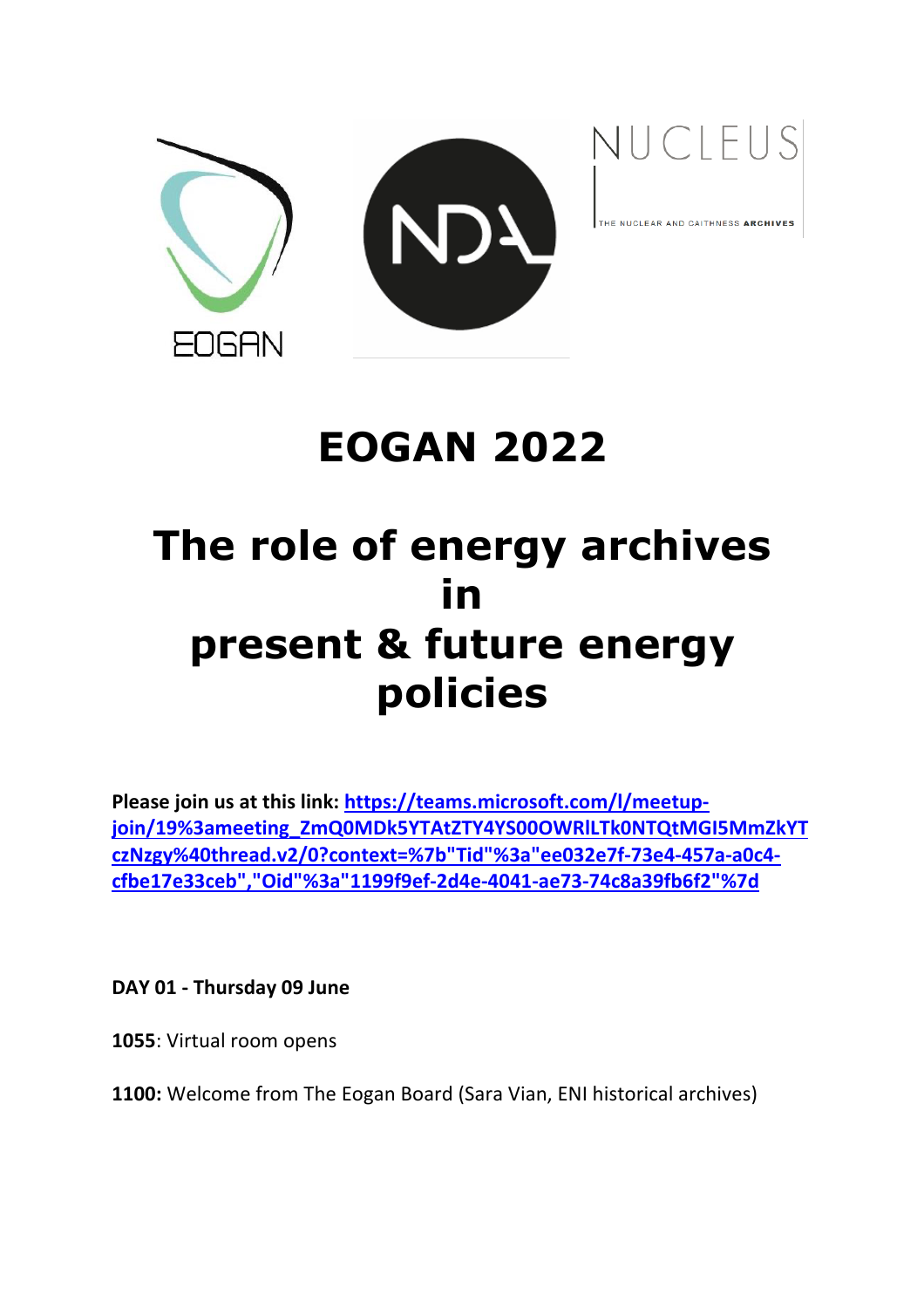**1115-1200**: Presentation of **Nucleus** by Gordon Reid, Head Archivist at the Nuclear and Caithness Archive.

#### **1200-1315: PANEL ONE**

Jen Mitcham and Michael Popham (Digital Preservation Coalition), *Reliable, Robust and Resilient Digital Infrastructure for Nuclear Decommissioning*

Martin Dominik Hrtus and Dr Marcela Efmertova (Charles University in Prague), *Source base of archival research of electrification and electrical engineering industry in former Czechoslovakia*

*S*ophia Kupers and Susana Batel (University Institute of Lisbon), *A sociopsychological exploration of the RTP online archive: examining people's relations to large-scale hydropower projects in Portugal*

#### **1315-1400: Break**

#### **1400-15:15 PANEL TWO**

Rebecca Davies (independent scholar), *Care and Feeding of your Horseless Carriage; Some advice for the future EV motorist, informed by the experience of the Infernal Combustion Engine enthusiast*

Ginny Kilander (University of Wyoming), *Select Energy Holdings of the American Heritage Center*

Alexandru Gociu (Trinity College Dublin), *Energy Security, Climate Litigation and the Norwegian Historical Expertise* 

#### **DAY 02 - Friday 10 June**

**1055**: Virtual room opens

#### **1110-13:15: PANEL THREE**

Alexandru Gociu (Trinity College Dublin), *Creating an Innovative Petroleum Regulatory Framework in Norway – Personalities*